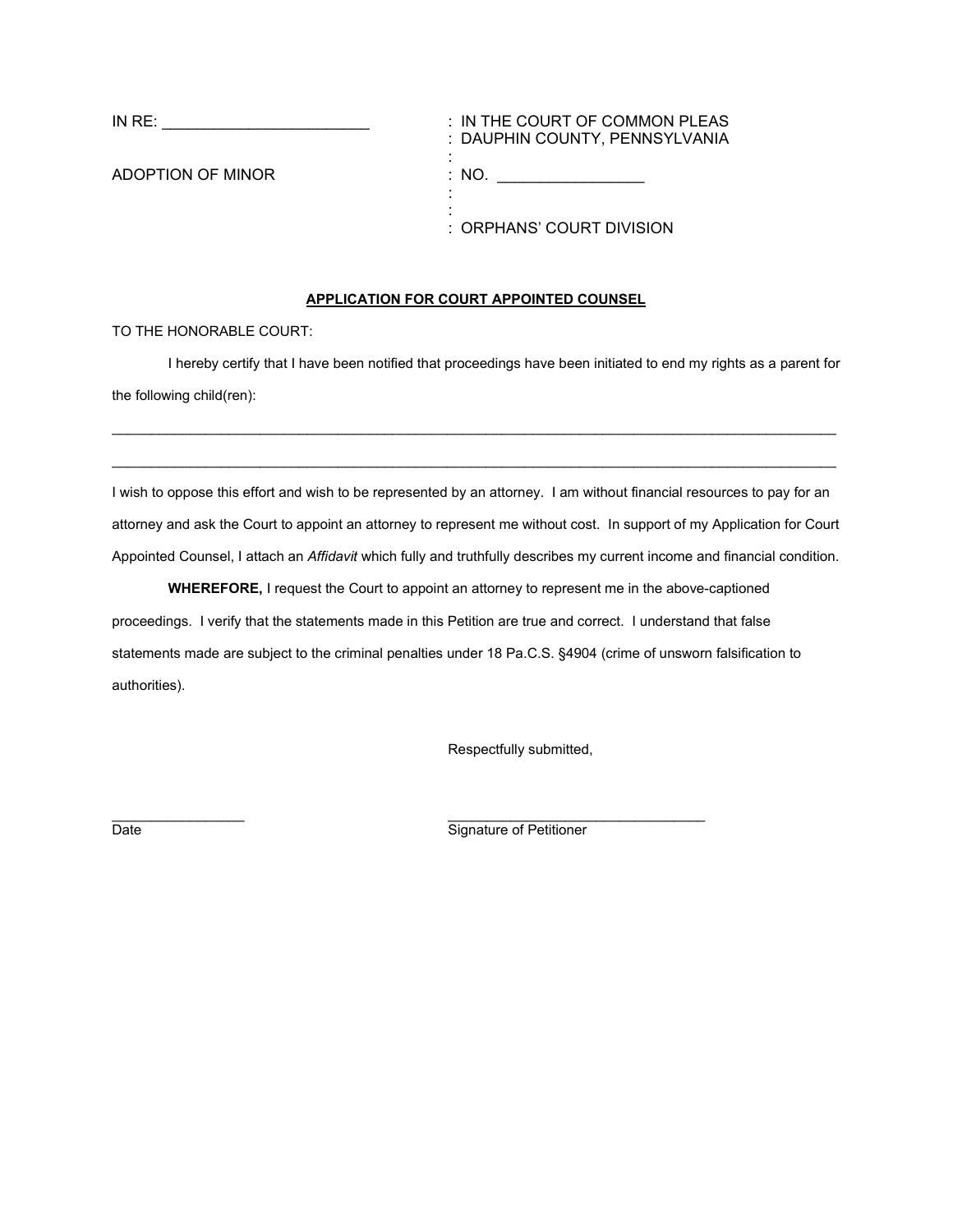## **AFFIDAVIT**

**READ BEFORE ANSWERING:** YOU MUST ANSWER *EVERY* QUESTION. IF THERE IS NO AMOUNT TO BE ENTERED, YOU SHOULD CHECK THE BOX '**NONE**'**.** 

- **1.** I am the Petitioner and because of my financial condition, I am unable to pay for an attorney to represent me in this case.
- **2.** I am unable to obtain funds from anyone, including my family and friends, to pay for an attorney.
- **3. I represent that the information below relating to my ability to pay fees and costs is true and correct:**

| (a) |                                                                                                                                                                                                                                |                                                                                                                                                                                                                                                                                                                                    |  |  |  |  |  |  |  |
|-----|--------------------------------------------------------------------------------------------------------------------------------------------------------------------------------------------------------------------------------|------------------------------------------------------------------------------------------------------------------------------------------------------------------------------------------------------------------------------------------------------------------------------------------------------------------------------------|--|--|--|--|--|--|--|
|     |                                                                                                                                                                                                                                | Address: Telephone: Telephone: Telephone: Telephone: Telephone: Telephone: Telephone: Telephone: Telephone: Telephone: Telephone: Telephone: Telephone: Telephone: Telephone: Telephone: Telephone: Telephone: Telephone: Tele                                                                                                     |  |  |  |  |  |  |  |
| (b) | Employment:<br>Are you currently employed: □ YES □ NO                                                                                                                                                                          |                                                                                                                                                                                                                                                                                                                                    |  |  |  |  |  |  |  |
|     | If you answered 'NO', complete the following:                                                                                                                                                                                  |                                                                                                                                                                                                                                                                                                                                    |  |  |  |  |  |  |  |
|     |                                                                                                                                                                                                                                |                                                                                                                                                                                                                                                                                                                                    |  |  |  |  |  |  |  |
|     | If you answered 'YES', complete the following:                                                                                                                                                                                 | Employer Address: <u>Communication of the Communication of the Communication of the Communication</u>                                                                                                                                                                                                                              |  |  |  |  |  |  |  |
|     |                                                                                                                                                                                                                                | Telephone: ________________________________Email: ______________________________                                                                                                                                                                                                                                                   |  |  |  |  |  |  |  |
|     | weekly/monthly<br>Do not use the amount of your paycheck.                                                                                                                                                                      | Gross salary or wages (before taxes): __________________(Circle One) weekly/bi-                                                                                                                                                                                                                                                    |  |  |  |  |  |  |  |
|     |                                                                                                                                                                                                                                |                                                                                                                                                                                                                                                                                                                                    |  |  |  |  |  |  |  |
| (c) | Other income within the past twelve (12) months<br>Social Security benefits per month: \$ ___________ or □ NONE<br>Disability payments monthly: $\frac{1}{2}$ or $\Box$ NONE<br>Public Assistance monthly: \$_______ or □ NONE | Self-employment income: \$______________ (Circle One) weekly/bi-weekly/monthly or □ NONE<br>Pensions and annuities: \$_______ (Circle One) weekly/bi-weekly/monthly or □ NONE<br>Spousal or Child Support payments received weekly: \$___________ or □ NONE<br>Unemployment/Workers' Compensation weekly: \$ ___________ or □ NONE |  |  |  |  |  |  |  |
| (d) | (1)<br>Do not use the amount of their paycheck.                                                                                                                                                                                | <b>Contributions</b> to household expenses by husband/wife:<br>Gross salary or wages (before taxes): Circle One) weekly/bi-weekly/monthly<br>Other contributions to household expenses: \$_____________ or □ NONE                                                                                                                  |  |  |  |  |  |  |  |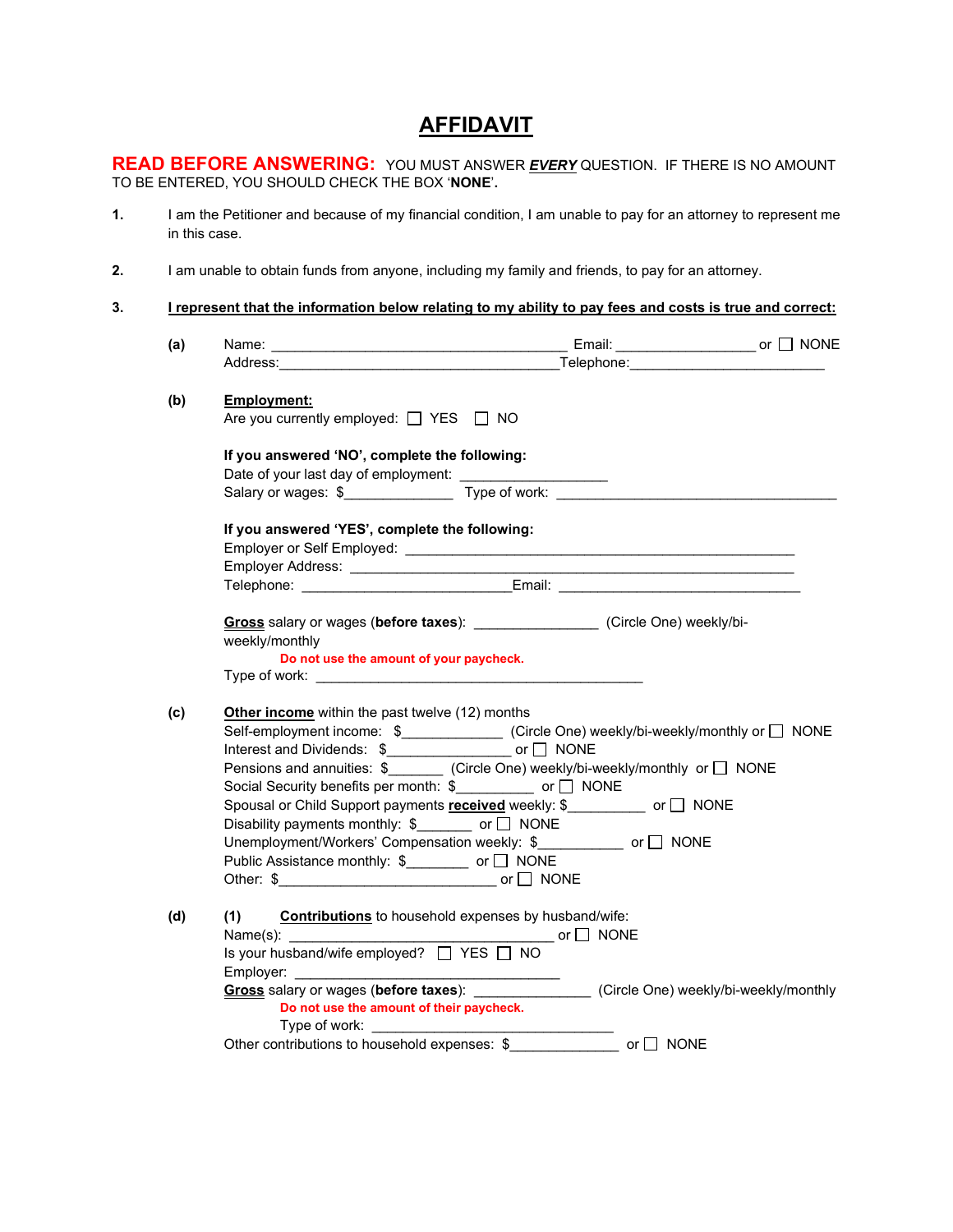|     | (2)              |                                                                                                             | <b>Contributions</b> to household expenses by parents:                                              |      |                                                |  |  |
|-----|------------------|-------------------------------------------------------------------------------------------------------------|-----------------------------------------------------------------------------------------------------|------|------------------------------------------------|--|--|
|     | (3)              |                                                                                                             | <b>Contributions</b> to household expenses by adult children:                                       |      |                                                |  |  |
| (e) |                  | I own the following:                                                                                        |                                                                                                     |      |                                                |  |  |
|     |                  |                                                                                                             | Cash: $\frac{1}{2}$ or $\Box$ NONE Checking account: $\frac{1}{2}$ or $\Box$ NONE                   |      |                                                |  |  |
|     |                  |                                                                                                             | Savings account: $\sqrt[6]{2}$ or $\Box$ NONE Certificates of deposit: $\sqrt[6]{2}$ or $\Box$ NONE |      |                                                |  |  |
|     |                  |                                                                                                             | Stocks and bonds: $\$$ or $\Box$ NONE                                                               |      |                                                |  |  |
|     |                  |                                                                                                             | Real estate (including home): Value \$___________________ Mortgage \$_____________ or □ NONE        |      |                                                |  |  |
|     |                  | Motor vehicle:                                                                                              |                                                                                                     |      |                                                |  |  |
|     |                  |                                                                                                             |                                                                                                     |      |                                                |  |  |
|     |                  |                                                                                                             |                                                                                                     |      |                                                |  |  |
|     |                  |                                                                                                             |                                                                                                     |      |                                                |  |  |
| (f) |                  |                                                                                                             | I have the following debts and obligations:                                                         |      |                                                |  |  |
|     | Mortgage:        |                                                                                                             |                                                                                                     |      | or $\Box$ NONE                                 |  |  |
|     | Rent:            |                                                                                                             |                                                                                                     |      | or $\Box$ NONE                                 |  |  |
|     | Car Loan:        |                                                                                                             | (monthly)                                                                                           |      | or $\Box$ NONE                                 |  |  |
|     |                  | Personal Loan:                                                                                              | (monthly)                                                                                           |      | or $\Box$ NONE                                 |  |  |
|     | Cable:           |                                                                                                             | (monthly)                                                                                           |      | or     NONE                                    |  |  |
|     | Cell Phone:      |                                                                                                             | (monthly)                                                                                           |      | or $\Box$ NONE                                 |  |  |
|     | Insurance:       |                                                                                                             | (monthly)                                                                                           |      | or $\Box$ NONE                                 |  |  |
|     | Utilities:       |                                                                                                             |                                                                                                     |      | or $\Box$ NONE                                 |  |  |
|     |                  | Credit Cards:                                                                                               | $\frac{1}{2}$ (monthly)                                                                             |      | or $\Box$ NONE                                 |  |  |
|     |                  |                                                                                                             | Spousal or Child Support payments <b>paid</b> weekly: \$ or □ NONE                                  |      |                                                |  |  |
|     | Other:           |                                                                                                             |                                                                                                     |      |                                                |  |  |
|     |                  | or $\Box$ NONE                                                                                              |                                                                                                     |      |                                                |  |  |
|     |                  |                                                                                                             |                                                                                                     |      |                                                |  |  |
|     |                  |                                                                                                             | Persons who are dependent upon me for financial support:                                            |      |                                                |  |  |
|     |                  |                                                                                                             | Wife/Husband: Name                                                                                  |      |                                                |  |  |
|     | Child:           | Initials:                                                                                                   | Age:                                                                                                |      |                                                |  |  |
|     | Child:           | $Initials: \begin{tabular}{ c c c } \hline \quad \quad & \quad \quad & \quad \quad \\ \hline \end{tabular}$ | Age:                                                                                                |      |                                                |  |  |
|     | Child:           | Initials:                                                                                                   |                                                                                                     | Age: | <u> Listen de la componenta</u>                |  |  |
|     | Child:           | Initials: ____________                                                                                      | Age:                                                                                                |      |                                                |  |  |
|     |                  | Initials: _____________                                                                                     | Age:                                                                                                |      | <u>and the state of the state of the state</u> |  |  |
|     |                  |                                                                                                             |                                                                                                     |      |                                                |  |  |
|     | Child:<br>Child: | Initials:                                                                                                   | Age:                                                                                                |      |                                                |  |  |

- or  $\Box$  I do not have minor children dependent upon me for financial support.
- **5. I understand that I have a continuing obligation to inform the Court of any improvement in my financial circumstances which would permit me to pay the fees and costs. I understand that if my Petition is approved, the Order only allows the waiver of fees and costs included in the Order for this filing and that I must file a new** *In Forma Pauperis* **Petition and Affidavit for any future filings in this case**.

**READ BEFORE ANSWERING: YOU SHOULD NOW REVIEW EVERY LINE TO MAKE SURE THAT EVERY QUESTION IS ANSWERED. FAILURE TO COMPLETE THIS FORM CORRECTLY WILL DELAY THE PROCEEDINGS.**